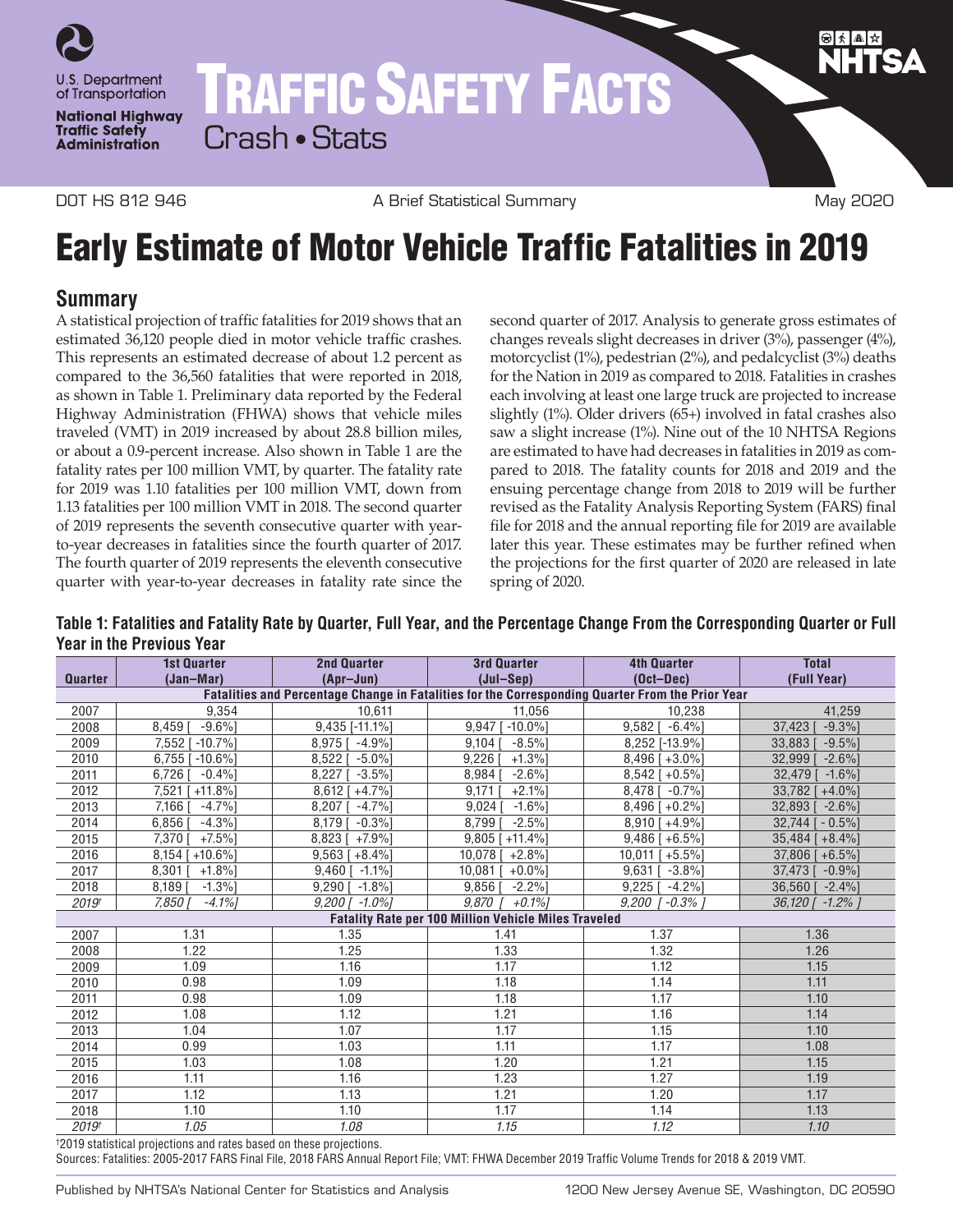Figure 1 shows the historical trend of the percentage change in fatalities every quarter from the same quarter in the previous year, going back to 1977. NHTSA has fatality data going back to 1975, and the shading in the chart depicts the years during which there were significant numbers of consecutive quarters with increases/declines as compared to the corresponding quarters of the previous years. The declines during the early 1980s and 1990s lasted 11 consecutive quarters, while the most recent decline occurred over 17 consecutive quarters ending in the second quarter of 2010. Also more recently, a significant increase in fatalities occurred over 10 consecutive quarters ending after the first quarter of 2017.





# **Breakdown of Estimated Changes**

Significant emerging trends in the last few years in fatalities have warranted a look into changes by categories (pedestrians, occupants, motorcyclists, etc.). While NHTSA's FastFARS does not collect such detailed information, cases currently coded for 2019 into NHTSA's FARS were used to construct estimated changes along these categories. Also, NHTSA's methodology for estimating overall fatalities allows for the examination of regional changes.

## *Regional Differences*

As discussed in a methodology Research Note (*Statistical Methodology to Make Early Estimates of Motor Vehicle Traffic Fatalities*, Report No. DOT HS 811 123), the statistical procedures employed in these projections were generated for each NHTSA administrative Region and were collated to create the national estimate. This allows for the comparison of regional estimates in 2019 with the reported 2018 counts, as depicted by the estimated percentage changes in Figure 2. Nine of 10 NHTSA Regions experienced decreases during 2019 as compared to reported totals during 2018. The estimated regional year-to-year percentage changes shown in Figure 2 are subject to change as fatality counts for 2018 and 2019 are finalized.



#### **Figure 2: Percentage Change in Estimated Fatalities in 2019 From Reported 2018 Fatality Counts, by NHTSA Region**

Published by NHTSA's National Center for Statistics and Analysis 1200 New Jersey Avenue SE, Washington, DC 20590